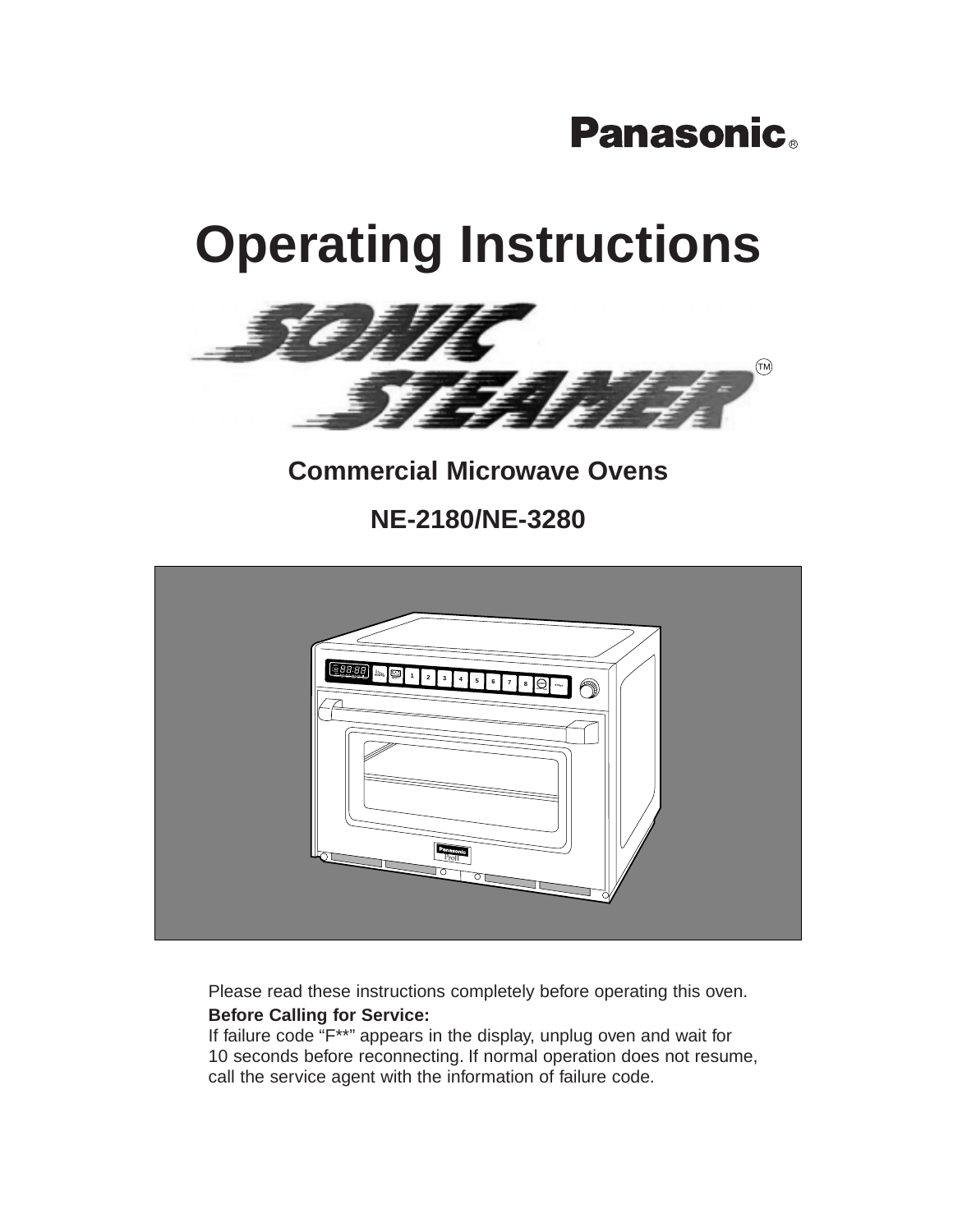# **Contents**

| PRECAUTIONS TO AVOID POSSIBLE EXPOSURE TO EXCESSIVE |
|-----------------------------------------------------|
|                                                     |
|                                                     |
|                                                     |
|                                                     |
|                                                     |
|                                                     |
| How to Operate                                      |
|                                                     |
|                                                     |
|                                                     |
| C. Programming Memory pads single stage heating 10  |
|                                                     |
|                                                     |
|                                                     |
|                                                     |
|                                                     |
|                                                     |
|                                                     |
|                                                     |
|                                                     |
|                                                     |

## **Owner's Record**

Model No. Serial No.

The serial number of this products can be

found on the lower right hand side of the oven.

Dealer's Name Dealer's Address

Date of Purchase \_

See page 13 before calling

## **Toll Free Service Information**

To locate a convenient service agent call

## **1-888-350-9590**

**Chef Support: 201-348-7305 www.panasonic.com/cmo** Virtual Test Kitchens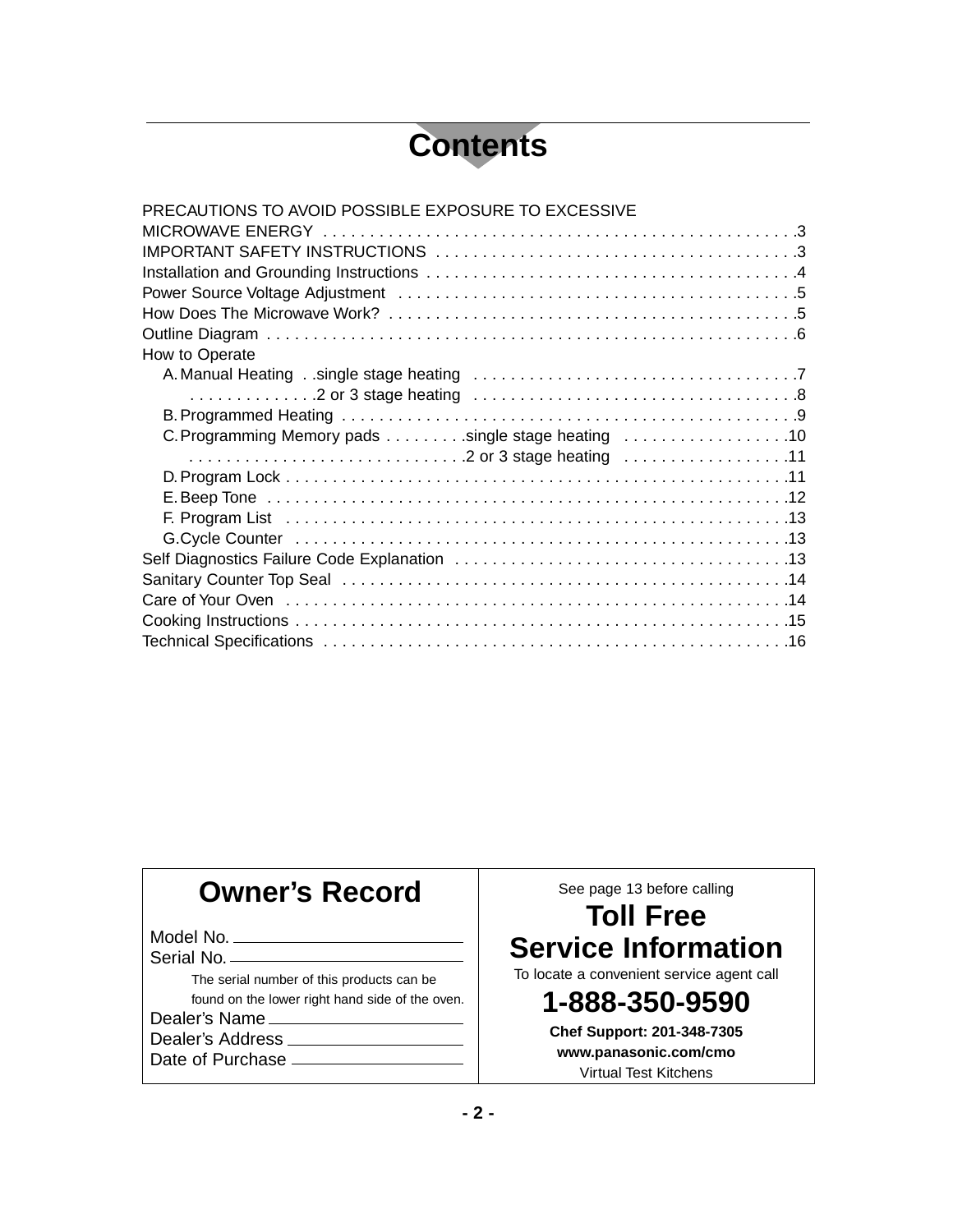## **PRECAUTIONS TO AVOID POSSIBLE EXPOSURE TO EXCESSIVE MICROWAVE ENERGY**

- **(a) Do not attempt to operate this oven with the door open** since open-door operation can result in harmful exposure to microwave energy. It is important not to defeat or tamper with the safety interlocks. Under normal conditions, the oven will not operate with the door open.
- **(b) Do not place any object** between the oven front face and the door, or allow soil or cleaner residue to accumulate on sealing surfaces.
- **(c) Do not operate the oven** if it is damaged. It is particularly important that the oven door close properly and that there is no damage to the : **(1)** door (bent)
	- **(2)** hinges and latches (broken or loose)
	- **(3)** door seals and sealing surfaces.
- **(d) The oven should not be adjusted or repaired** by anyone except properly qualified service personnel. (See page 2.)

# **IMPORTANT SAFETY INSTRUCTIONS**

Your microwave oven is a cooking device and you should use as much care as you use with a stove or any other cooking device.

When using this electric appliance, basic safety precautions should be followed, including the following:

**WARNING**–––To reduce the risk of burns, electric shock, fire, injury to persons or exposure to excessive microwave energy:

- 1. Read all instructions before using the appliance. 2. Read and follow **"PRECAUTIONS TO AVOID**
- **POSSIBLE EXPOSURE TO EXCESSIVE MICROWAVE ENERGY,"** above on this page.
- 3. This appliance must be grounded. Connect only to a properly grounded outlet. See **"Grounding Instructions"** found on page 4.
- 4. Install or locate this appliance only in accordance with the provided installation instructions found on page 4.
- 5. Do not cover or block any openings on this appliance.
- 6. Do not store or use this appliance outdoors. Do not use this product near water for example, near a kitchen sink, in a wet basement, or near a swimming pool, and the like.
- 7. Use this appliance only for its intended use as described in this manual. Do not use corrosive chemicals or vapors in this appliance. This type of oven is specifically designed to heat, or cook food. It is not designed for industrial or laboratory use.
- 8. When cleaning surfaces of door and oven that come together on closing the door, use only mild, non-abrasive soaps or detergents applied with a sponge or soft cloth.
- 9. As with any appliance, close supervision is necessary when used by children.
- 10. Do not operate this appliance if it has a damaged cord or plug, if it is not working properly, or if it has been damaged or dropped.
- 11. Do not immerse cord or plug in water.
- 12. Keep cord away from heated surfaces.
- 13. Do not let cord hang over edge of table or counter.
- 14. This appliance should be serviced only by qualified service personnel. Contact the nearest authorized service facility for examination, repair or adjustment.
- 15. Some products such as whole eggs and sealed containers (for example, closed glass jars) may explode and should not be heated in this oven.
- 16. To reduce the risk of fire in the oven cavity:
	- (a) Do not overcook food. Carefully attend appliance if paper, plastic, or other combustible materials are placed inside the oven to facilitate cooking.
	- (b) Remove wire twist-ties from paper or plastic bags before placing bag in oven.
	- (c) If materials inside the oven should ignite, keep oven door closed, turn oven off, and disconnect the power cord, or shut off power at the fuse or circuit breaker panel.
	- (d) Do not use the cavity for storage purposes. Do not leave paper products, cooking utensils, or food in the cavity when not in use.
- 17. Liquids, such as water, coffee, or tea are able to be overheated beyond the boiling point without appearing to be boiling due to surface tension of the liquid. Visible bubbling or boiling when the container is removed from the microwave oven is not always present. THIS COULD RESULT IN VERY HOT LIQUIDS SUDDENLY BOILING OVER WHEN A SPOON OR OTHER UTENSIL IS INSERTED INTO THE LIQUID. To reduce the risk of injury to persons:
	- (a) Do not overheat the liquid.
	- (b) Stir the liquid both before and halfway through heating it.
	- (c) Do not use straight-sided containers with narrow necks.
	- (d) After heating, allow the container to stand in the microwave oven for a short time before removing the container.
	- (e) Use extreme care when inserting a spoon or other utensil into the container.

# **SAVE THESE INSTRUCTIONS**

For proper use of your oven read remaining safety cautions and operating instructions.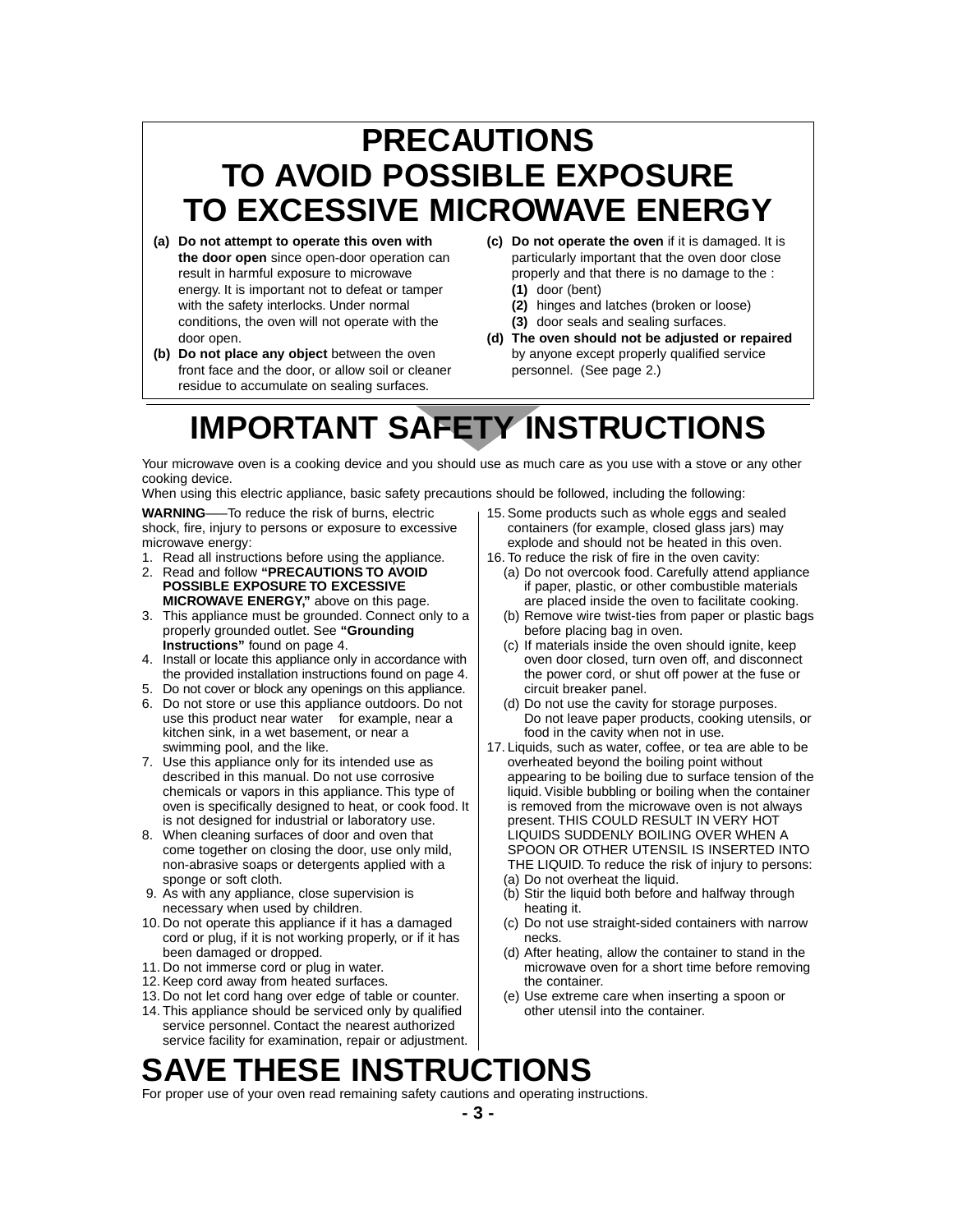## **Installation and GROUNDING INSTRUCTIONS**

#### **Placement of the Oven**

Locate the oven on a smooth, flat and stable surface. There should be no gap between the table surface and the bottom of the oven. Do not place the oven in a hot or damp area, ie. near a stove, sink or directly above heat lamps on a serving line. Free airflow around the oven is important. There is a possibility of a small amount of interference with weak broadcast signals if the microwave oven is too close to a radio or TV.

#### **Grounding Instructions**

This oven must be electrically grounded. In the event of an electrical short circuit, grounding reduces the risk of electric shock by providing an escape wire for the electric current. The appliance is equipped with a cord having a grounding wire with a grounding plug. The plug must be plugged into an outlet that is properly installed and grounded.

WARNING  $-$  improper use of the grounding plug can result in a risk of electric shock.

Consult a qualified electrician or service person if the grounding instructions are not completely understood, or if doubt exists as to whether the appliance is properly connected.

Do not use an extension cord. If the power supply cord is too short, have a qualified electrician or serviceman install an outlet near the appliance.

#### **Removal of Protective Film**

A blue protective film is used to prevent scratching of the outer case during transportation. Peel the film from the exterior of the oven before installation or use.

#### **Wiring Requirements**

- 1.No other appliance should share the circuit with the microwave oven. If it does, the branch circuit fuse may overload and either cause the oven to produce lower power output or blow the fuse.
- 2.The microwave ovens are built to operate on 2 different voltages (220-240 V or 208 V). Be sure that the voltage selector connector (on the back of the oven) is set for your power supply (see page 5). Using a higher voltage setting is dangerous and may result in overheating of the electrical components thus shortening their life expectancy or possibly causing a fire or other accident. Using a lower voltage will lower the power output of the oven, resulting in slower heating of the food. Panasonic is NOT responsible for damage resulting from the use of the oven with other than the specified voltage.

#### For Model NE-3280/NE-2180 This oven must be on a separate 60 Hz

GROUNDED CIRCUIT - minimum 30 amps.



NEMA# 6-30R Grounded Outlet

# **Caution**

- 1. Do not attempt to tamper with or make any adjustments or repairs to the door, control panel housing, safety interlock switches or any other part of the oven. Do NOT remove the outer panel of the oven. Repairs should only be done by a qualified service person.
- 2. Do NOT operate the oven empty. The microwave energy will reflect continuously throughout the oven if no food or water is present to absorb energy, this could damage the oven and result in the danger of a fire.
- 3. If a fire occurs in the oven, press the Stop/Clear time Pad and LEAVE THE DOOR CLOSED. Disconnect the power cord, or shut off the power at the fuse or circuit breaker panel.
- 4. Do NOT attempt to dry clothes, newspapers or other materials in the oven, as they may catch on fire.
- 5. Do NOT use recycled paper products, as they may contain impurities which may cause sparks and/or fires.
- 6. Do NOT use newspapers or paper bags for cooking.
- 7. Do NOT hit or strike the control panel. Damage to controls may occur.
- 8. POT HOLDERS may be needed when removing food from the oven. Heat is transferred from the hot food to the container.
- 9. Do NOT store flammable materials next to, on top of, or in the oven. It is a fire hazard.
- 10. Do NOT slide the removable middle shelf in or out when placing or removing food. This action could cause damage to the shelf or cause hot food to tip towards the operator.
- 11. Do NOT use this oven to heat chemicals or any other non - food products. Do NOT clean this oven with any product that is labeled as containing corrosive chemicals. **Heating of corrosive chemicals in this oven can cause microwave radiation leaks.**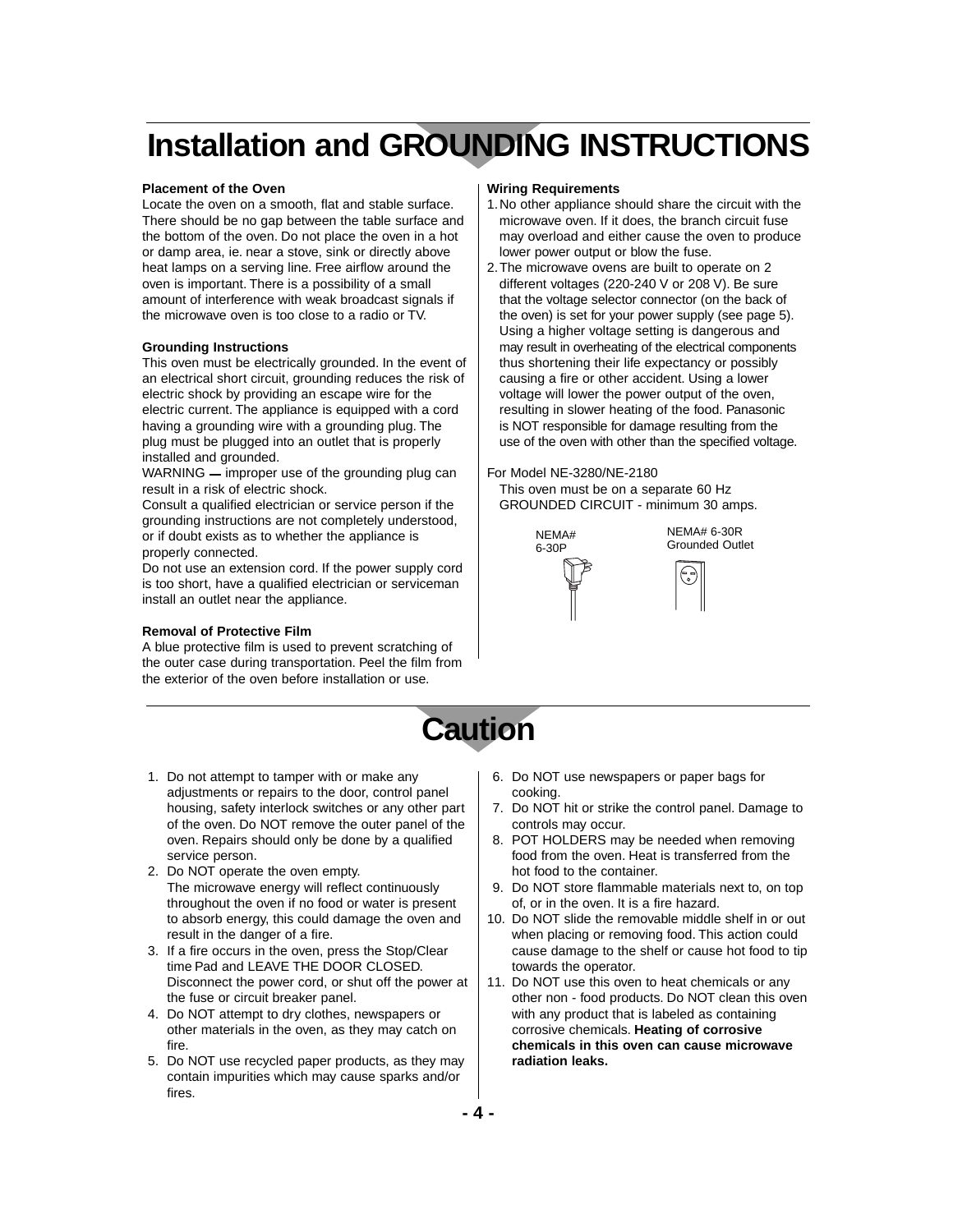## **Power Source Voltage Adjustment**

Your microwave oven is factory set for 208 V operation. For 220 V - 240 V operation, the following adjustment MUST be made.

- (Step 1) Unplug the oven.
- (Step 2) Unscrew the voltage adjustment cover which is located on the back of the oven. Do not remove any other parts from the oven.
- (Step 3) Remove the connector from the white socket and rotate it 180 degrees and plug it into black socket. (see sketch)
- (Step 4) Reattach the voltage adjustment cover to the cabinet.

For 220 V - 240 V - Plug the connetcor into black socket. For 208 V Plug the connector into white socket.

**CAUTION** Make sure that the power cord is unplugged before removing the voltage adjustment cover.



## **How Does The Microwave Work?**

Microwaves are a form of high frequency radio waves similar to those used by a radio including AM, FM, and CB. They are, however, much shorter than radio waves; approximately five inches in length. Electricity is converted into microwave energy by the magnetron tube. From the magnetron tube, microwave energy is transmitted to the oven cavity where it is: reflected, transmitted and absorbed.

#### **Reflection**

Microwave are reflected by metal just as a ball is bounced off a wall. A combination of stationary (interior walls) and rotating antenna, located underneath the bottom shelf and above the ceiling cover assure that the microwaves are well distributed within the oven cavity to produce even heating or cooking of foods.

#### **Transmission**

Microwave pass through some materials such as paper, glass and plastic much like sunlight shining through a window. Because these substances do not absorb or reflect the microwave energy, they are ideal materials for microwave oven heating containers when covered.

#### **Absorption**

During heating, microwaves will be absorbed by food. They penetrate to a depth of about  $3/4$  to  $11/2$  inches. Microwave energy excites the molecules in the food (especially water, fat and sugar molecules), and causes them to vibrate at a rate of 2,450,000,000 times per second. This vibration causes friction, and heat is produced just as you will feel heat produced if you vigorously rub your hands together. The internal heating of larger foods is done by conduction. The heat which is produced by friction is conducted to the center of the food. Foods also continue to heat by conduction during standing time.("carry-over" cooking)

Because microwave energy dissipates, It is not stored in food.

#### **Radio Inference**

- 1.Operation of the microwave oven may cause interference to your radio, TV or similar equipment.
- 2.When there is interference, it may be reduced or eliminated by taking the following measures:
	- a.Clean door and sealing surfaces of the oven. (See Care of Your Microwave Oven found on page 14.)
	- b. Place the radio, TV, etc. away from the microwave oven as far as possible.
	- c. Use a properly installed antenna, to obtain stronger signal reception.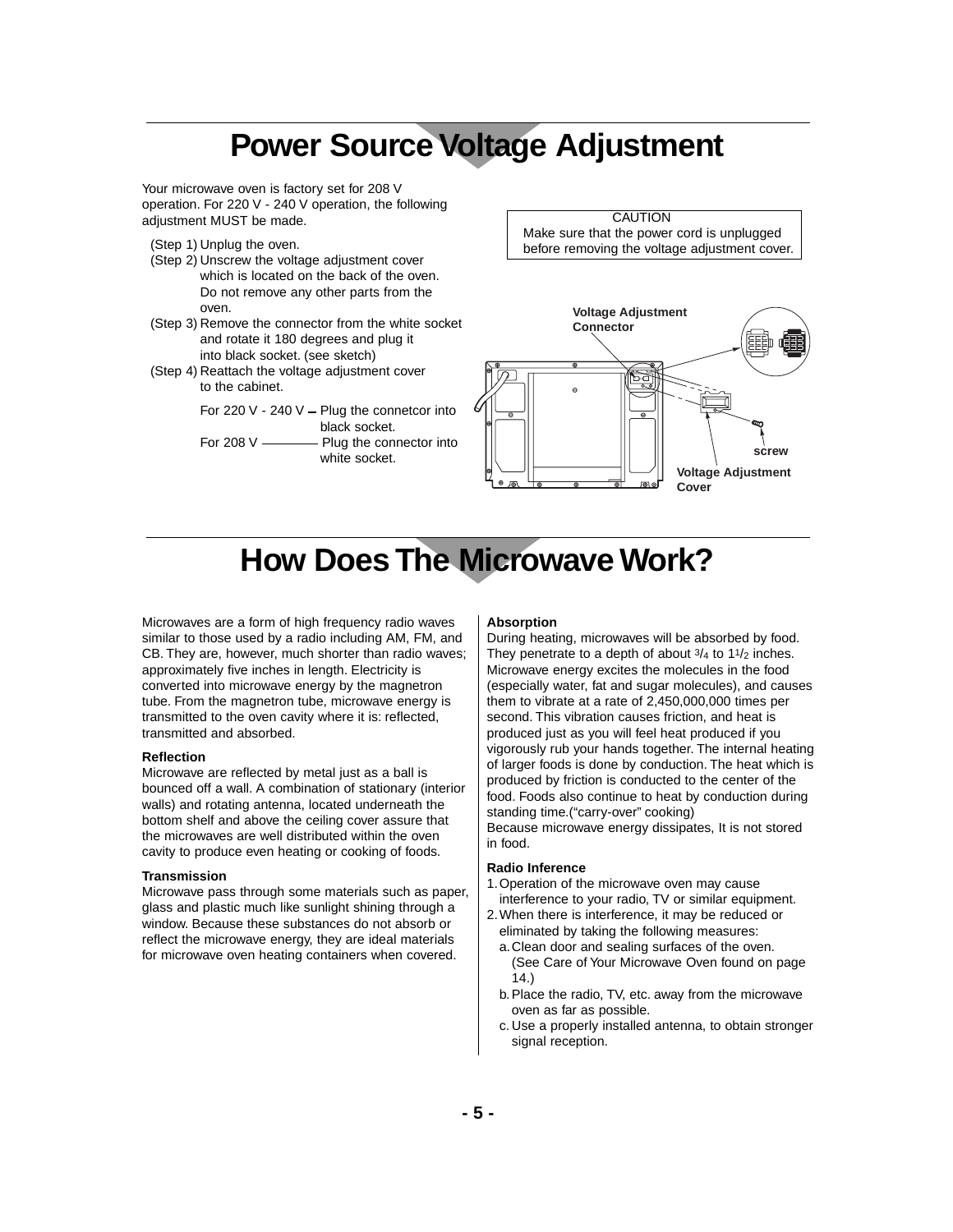



- **B Memory Area Code Display**
- **C Memory Pad Number Display**
- **D Stage Heating Indicator**
- **E Heating Time Display (min. sec.)**
- **F Power Level Indicator HI (HIGH) MED (MEDIUM) LOW DEF (DEFROST) HOLD**

#### **This oven is preset at the factory for the following:**

- ◆ Manual operation
- ◆ Memory pads preset HIGH power at the indicated heating times for single stage heating  $1 = 10 \text{ sec.}$   $2 = 20 \text{ sec.}$   $3 = 30 \text{ sec.}$   $4 = 45 \text{ sec.}$   $5 = 1 \text{ min.}$  $1 = 10 \text{ sec.}$   $2 = 20 \text{ sec.}$   $3 = 30 \text{ sec.}$   $4 = 45 \text{ sec.}$   $5 = 1 \text{ min.}$ <br>6 = 1 min. 15 sec.  $7 = 1 \text{ min.}$  30 sec.  $8 = 2 \text{ min.}$  $7 = 1$  min. 30 sec. (There are two sides, A and B. Only A-side is preset.)
- ◆ Program Unlock
- ◆ Cycle Counter set to "0" on all pads
- If you wish to change these times, please consult the operating instructions to find how to program them.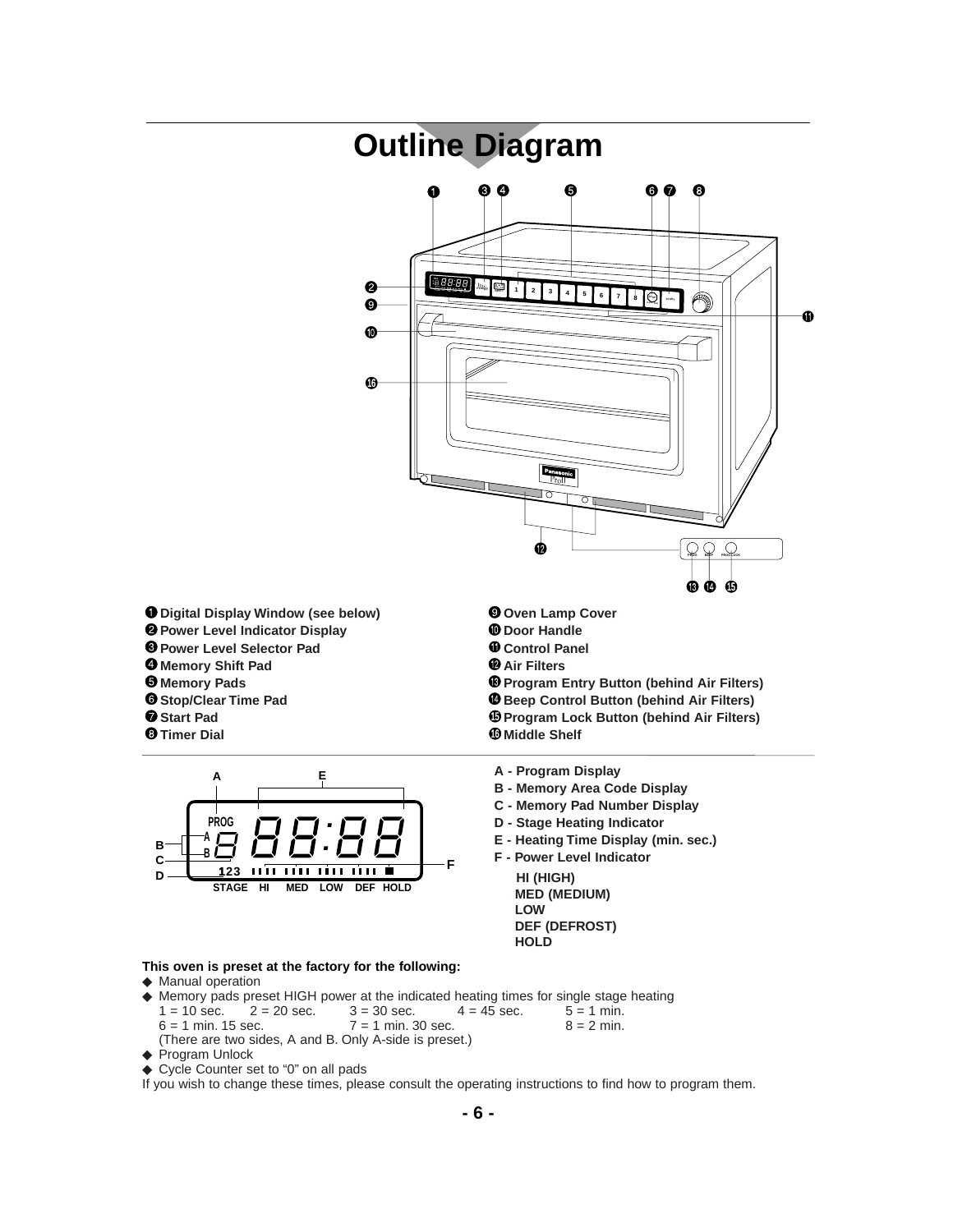## **A. MANUAL HEATING**

### ◆ **Single stage heating**

This feature gives the user maximum flexibility to set the oven to desired heating times and power levels. Ideal for menus that require variations in heating requirements.

#### **Example: To cook food at HIGH power for 2 minutes**

|                | <b>PAD</b>                                                                                                                                                                                                                                                                                                                                                                                                                                                         | <b>INSTRUCTION</b>                                                                                                                                                                                                                                                                 | <b>DIGITAL DISPLAY WINDOW</b> |
|----------------|--------------------------------------------------------------------------------------------------------------------------------------------------------------------------------------------------------------------------------------------------------------------------------------------------------------------------------------------------------------------------------------------------------------------------------------------------------------------|------------------------------------------------------------------------------------------------------------------------------------------------------------------------------------------------------------------------------------------------------------------------------------|-------------------------------|
| 1              |                                                                                                                                                                                                                                                                                                                                                                                                                                                                    | Open the door and put the food in the oven.<br>The oven lamp will turn on and "0" will appear.<br>Note: While "0" appears, operation is available. One minute after the door<br>is closed, "0" will disappear.                                                                     |                               |
| $\overline{2}$ | llı.<br><b>POWER</b>                                                                                                                                                                                                                                                                                                                                                                                                                                               | Press Power Level Selector pad once.<br>The selected power level will be indicated and 1st Stage Heating<br>Indicator "1" will start to blink.<br><b>Note:</b> Press once for HIGH power, twice for MEDIUM power, 3 times for<br>LOW, four times for DEFROST and 5 times for HOLD. | <b>ALC</b>                    |
| 3              |                                                                                                                                                                                                                                                                                                                                                                                                                                                                    | Set the desired heating time using the Timer Dial.<br>The selected heating time will appear.<br>Note: up to 15 min. on HI or MED, 60 min. on LOW, DEF or HOLD                                                                                                                      |                               |
| 4              | <b>START</b>                                                                                                                                                                                                                                                                                                                                                                                                                                                       | Press Start pad.<br>The oven lamp will turn on and heating will start. Power Level Indicator<br>will start to blink, and heating time will count down.                                                                                                                             | 米 - 100                       |
| ٠              | When all time expires, beep tone will sound and heating will stop. The oven lamp will<br>turn off. "0" will blink until the door is opened. One minute later, cooling fan will stop.<br>Open the door and take the food out. The oven lamp will turn on. Digital Display Window<br>will show the originally selected time and power. ("REPEAT" feature)<br>Close the door. The oven lamp will turn off. One minute later, Digital Display Window will<br>go blank. |                                                                                                                                                                                                                                                                                    | <b>1111</b><br>STAGE HI       |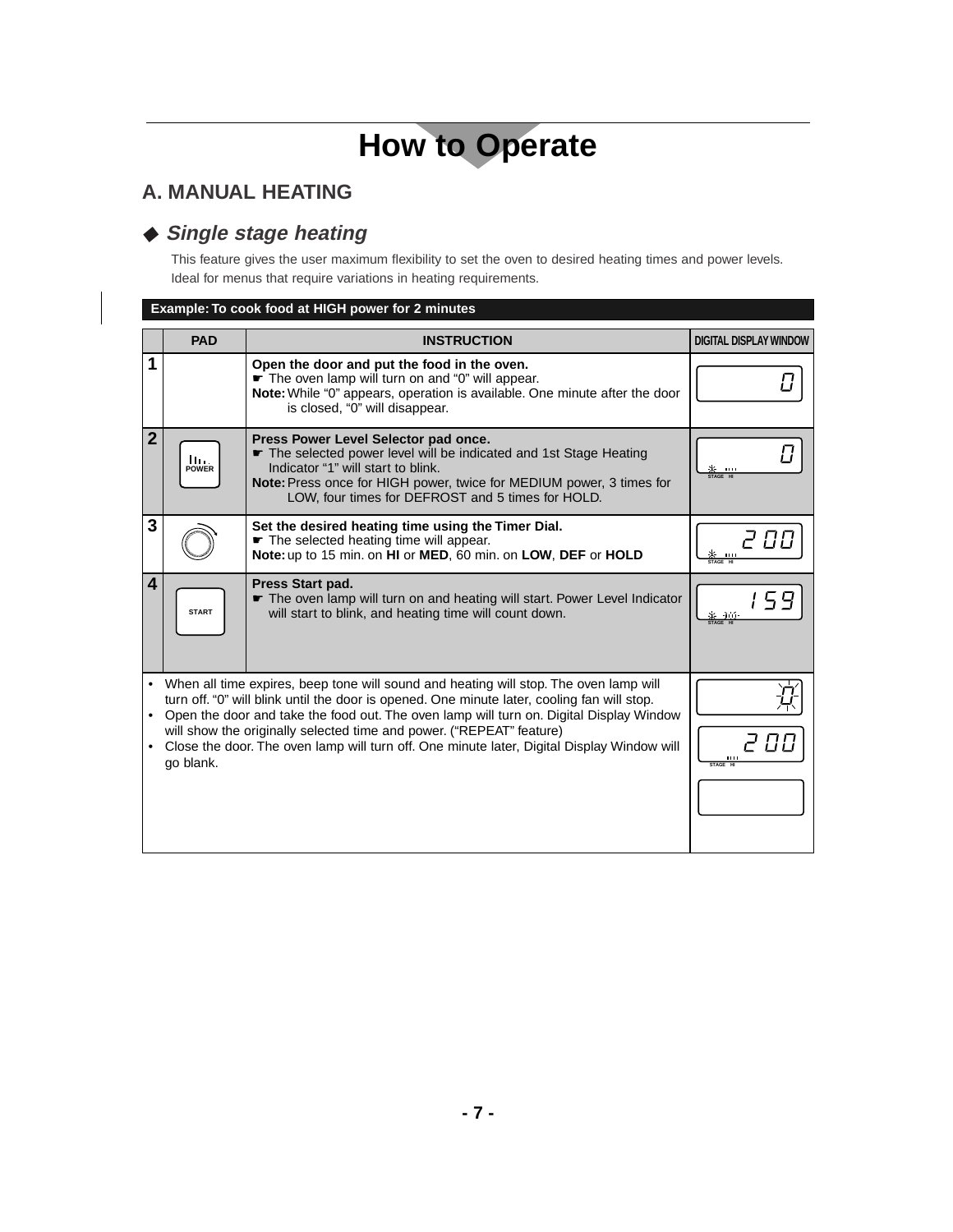### ◆ **2 or 3 stage heating**

This feature allows you to set to begin heating at one power level then shift automatically to a different power level after designated amount of heating time.

| Example: To cook food at HIGH power for 2 minutes and at DEFROST power for 1 minute 1 |
|---------------------------------------------------------------------------------------|
|                                                                                       |
|                                                                                       |

|           | <b>PAD</b>                                                                                                                                                                                                                                                                                                                                                                                                                                                                                                                                                                                                                                                                                      | <b>INSTRUCTION</b>                                                                                                                                                                                                                   | <b>DIGITAL DISPLAY WINDOW</b> |
|-----------|-------------------------------------------------------------------------------------------------------------------------------------------------------------------------------------------------------------------------------------------------------------------------------------------------------------------------------------------------------------------------------------------------------------------------------------------------------------------------------------------------------------------------------------------------------------------------------------------------------------------------------------------------------------------------------------------------|--------------------------------------------------------------------------------------------------------------------------------------------------------------------------------------------------------------------------------------|-------------------------------|
|           |                                                                                                                                                                                                                                                                                                                                                                                                                                                                                                                                                                                                                                                                                                 | Follow steps 1 to 3 on page 7.                                                                                                                                                                                                       | הה -<br>- 1111<br>÷ĭ÷         |
| 4         | lu.<br><b>POWER</b>                                                                                                                                                                                                                                                                                                                                                                                                                                                                                                                                                                                                                                                                             | Press Power Level Selector pad four times.<br>The selected power level will be indicated and 2nd Stage Heating<br>Indicator "2" will start to blink.                                                                                 | STAGE                         |
| 5         |                                                                                                                                                                                                                                                                                                                                                                                                                                                                                                                                                                                                                                                                                                 | Set the desired heating time for the second stage using the Timer Dial.<br>The set heating time will appear.<br>Note: up to 15 min. on HI or MED, 60 min. on LOW, DEF or HOLD                                                        | 12.<br><b>STAGF</b>           |
| 6         | <b>START</b>                                                                                                                                                                                                                                                                                                                                                                                                                                                                                                                                                                                                                                                                                    | Press Start pad.<br>The oven lamp will turn on. The total time for both stages will appear<br>and start to count down. 1st Stage Heating Indicator "1" and Power<br>Level Indicator for the first stage heating will start to blink. | -12 )<br>STAGE HI             |
| $\bullet$ | After the first stage heating, a single beep tone will sound. 2nd Heating Stage Indicator<br>"2" and Power Level Indicator for the second stage heating will start to blink and the<br>remaining heating time will count down.<br>When all time expires, beep tone will sound and heating will stop. The oven lamp will<br>turn off. "0" will blink until the door is opened. One minute later, cooling fan will stop.<br>Open the door and take the food out. The oven lamp will turn on. Digital Display Window<br>will show the originally set time and power. ("REPEAT" feature)<br>Close the door. The oven lamp will turn off. One minute later, Digital Display Window will<br>go blank. |                                                                                                                                                                                                                                      | STAGE<br>12<br>.<br>STAGE HI  |

**Note**: For 3 stage Heating, repeat steps 4 and 5 above before pressing Start pad.

#### **SPECIAL NOTE: For both single and 2 or 3 stage heating**

- 1. While heating, pressing Stop/Clear Time pad stops the operation. You can restart it by pressing Start pad. Pressing Stop/Clear Time pad again will cancel the selected program.
- 2. While not heating, pressing Stop/Clear Time pad cancels the selected program.
- 3. You can repeat exactly the same manually selected heating time by pressing only Start pad, if you use the oven again within one minute (within 30 minutes when the door has been left open).
- 4. One minute later of non-use with door closed, the REPEAT feature will be cancelled.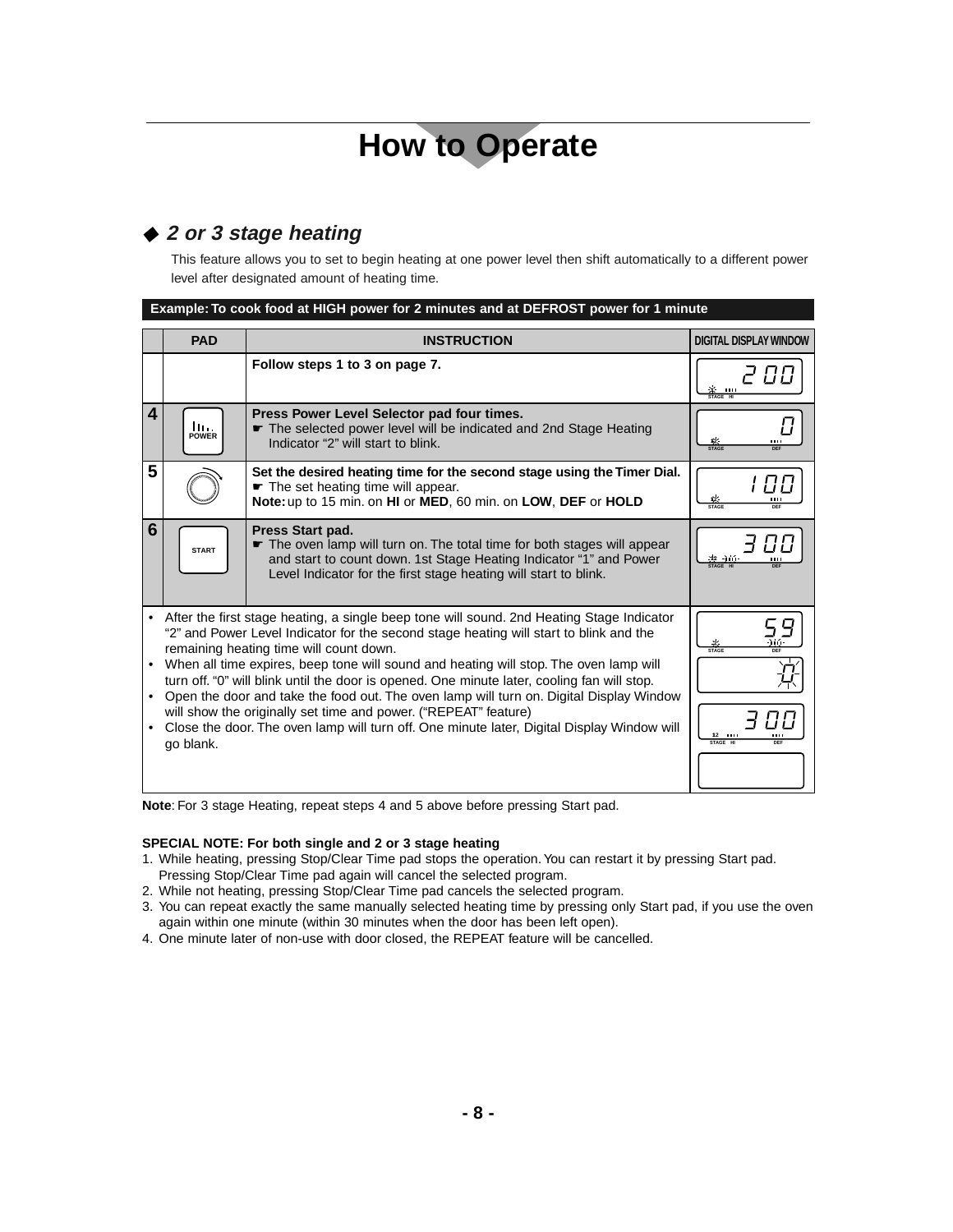### **B. PROGRAMMED HEATING**

#### ◆ In Program Unlock Mode:

**MAKE SURE THE UNIT IS PROGRAMMED TO YOUR SPECIFICATION OR NEEDS(see page 10).**

**Example: To select Memory pad "5" on the A side in which your desired heating program (at HIGH power for 3 min., single stage heating) is set**

|   | <b>PAD</b>                                                                                                                                                                                                                                                                                                                                                          | <b>INSTRUCTION</b>                                                                                                                                                                                             | <b>DIGITAL DISPLAY WINDOW</b> |
|---|---------------------------------------------------------------------------------------------------------------------------------------------------------------------------------------------------------------------------------------------------------------------------------------------------------------------------------------------------------------------|----------------------------------------------------------------------------------------------------------------------------------------------------------------------------------------------------------------|-------------------------------|
|   |                                                                                                                                                                                                                                                                                                                                                                     | Open the door and put the food in the oven.<br>The oven lamp will turn on and "0" will appear.<br>Note: While "0" appears, operation is available. One minute after the door<br>is closed, "0" will disappear. |                               |
|   | 5                                                                                                                                                                                                                                                                                                                                                                   | Press the Desired Memory Pad "5".<br>The currently programmed information will be indicated.                                                                                                                   | ш<br>STAGE HI                 |
| 3 | <b>START</b>                                                                                                                                                                                                                                                                                                                                                        | Press Start pad.<br>The oven lamp will turn on and heating will start. The heating time will<br>count down.                                                                                                    |                               |
|   | When all time expires, beep tone will sound and heating will stop. The oven lamp will<br>turn off. "0" will blink until the door is opened. One minute later, cooling fan will stop.<br>Open the door and take the food out. The oven lamp will turn on.<br>Close the door. The oven lamp will turn off. One minute later, Digital Display Window will<br>go blank. |                                                                                                                                                                                                                |                               |

**Note**:

• When you want to select Memory Area B, press Memory Shift pad before pressing the desired Memory **A B (AM) (PM)**pad. **SHIFT** 

## ◆ **In Program Lock Mode:**

Just press the desired Memory pad. Heating will automatically start without having to press Start pad.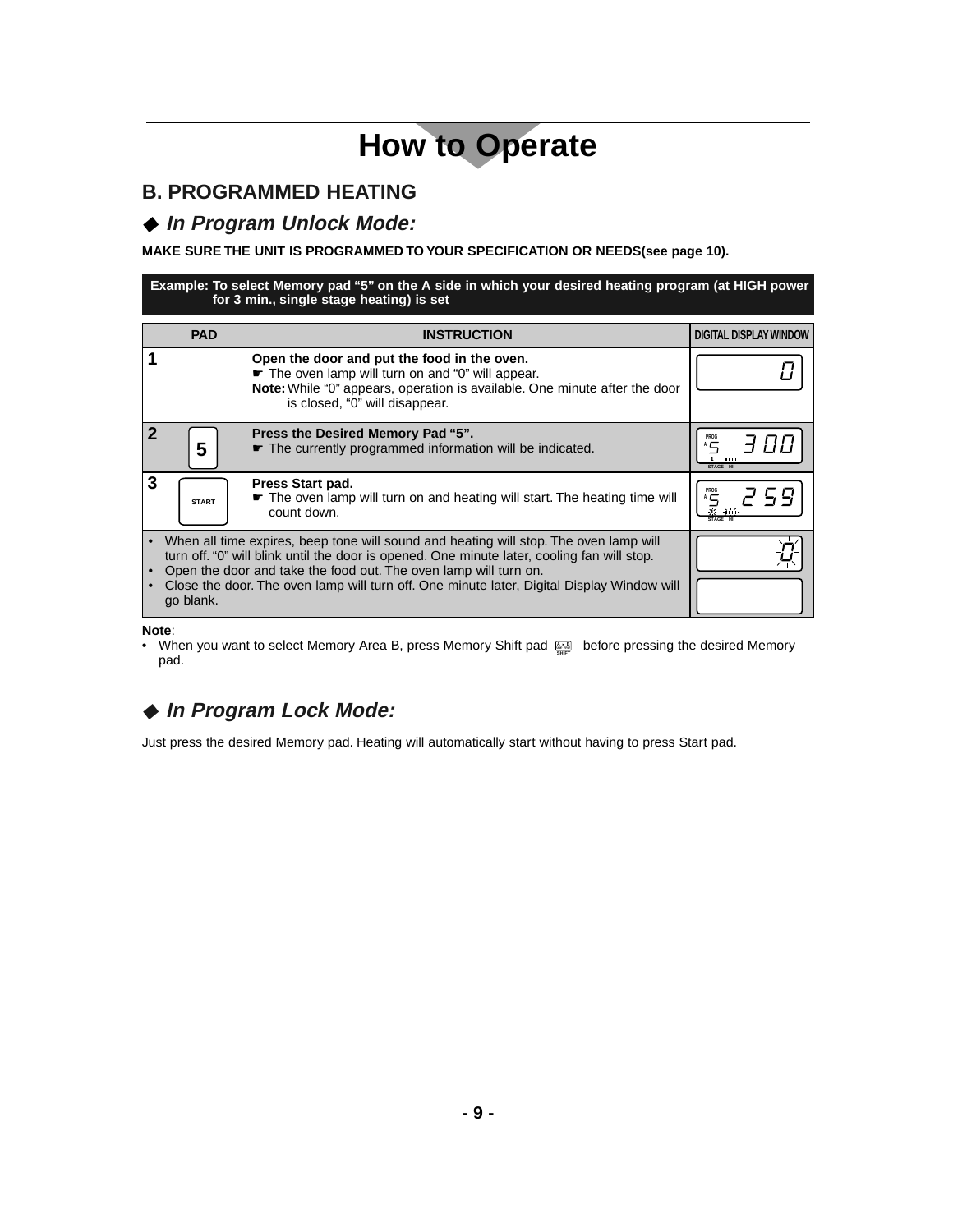## **C. PROGRAMMING MEMORY PADS**

#### ◆**Single stage heating**

**THE OVEN CAN NOT BE PROGRAMMED WHEN PROGRAM LOCK IS ACTIVATED! (see page 11) DO NOT OPEN THE DOOR WHILE PROGRAMMING!**

#### **Example: To program cooking on DEFROST power for 1 minute into Memory pad "5"**

|             | <b>PAD</b>           | <b>INSTRUCTION</b>                                                                                                                                           | <b>DIGITAL DISPLAY WINDOW</b>    |
|-------------|----------------------|--------------------------------------------------------------------------------------------------------------------------------------------------------------|----------------------------------|
|             |                      | Keep the door closed.<br>► Digital Display Window must be blank or show "0".                                                                                 |                                  |
| $\mathbf 2$ | PROG                 | Press Program Entry Button.<br>← "PROG" will start to blink.                                                                                                 | -PROG-                           |
| 3           | 5                    | Press Memory pad you wish to program.<br>The selected pad number will appear and currently programmed<br>information will be indicated.                      | STAGE HI                         |
| 4           | llı.<br><b>POWER</b> | Press Power Level Selector pad four times.<br>The selected power level will be indicated, "PROG" and 1st Stage<br>Heating Indicator "1" will start to blink. | PROG<br>ш<br><b>STAGE</b>        |
| 5           |                      | Set the desired heating time using Timer Dial.<br>The set heating time will appear.<br>Note: up to 15 min. on HI or MED, 60 min. on LOW, DEF or HOLD         | $A \overline{G}$<br><b>STAGE</b> |
| 6           | <b>PROG</b>          | Press Program Entry Button again.<br>← "PROG" and 1st Stage Heating Indicator "1" will stop blinking.<br>This means that you have completed programming.     | PROG<br>٠5<br><b>STAGE</b>       |
|             |                      | Three seconds later, Digital Display Window will go blank.                                                                                                   |                                  |

**Note**:

- Program the remaining Memory pads as desired by repeating steps 2-6 above.
- **•** When you want to select Memory Area B, press Memory Shift pad **before selecting the desired Memory pad** (step 3).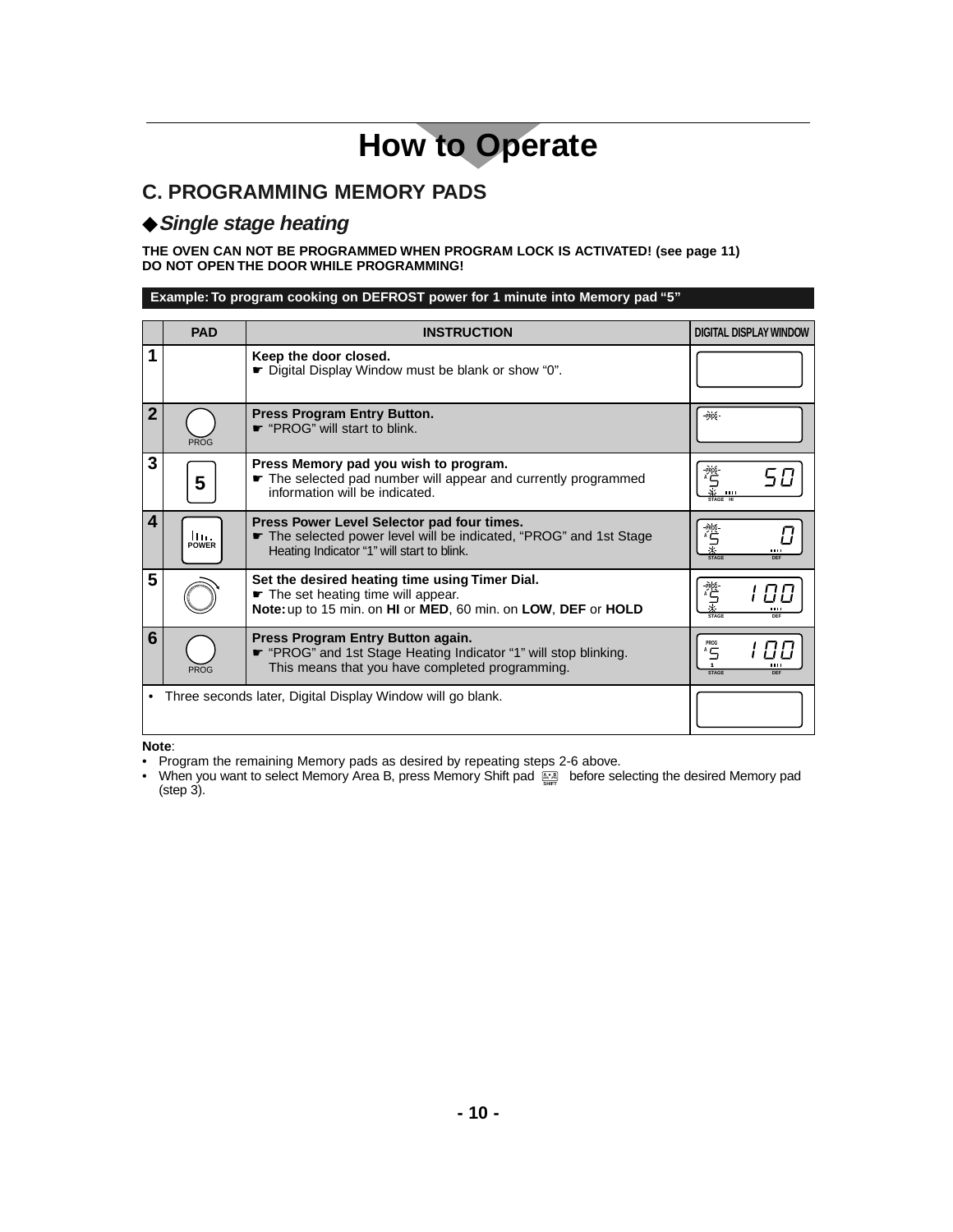### ◆**2 or 3 stage heating**

**THE OVEN CAN NOT BE PROGRAMMED WHEN PROGRAM LOCK IS ACTIVATED! (see below on this page) DO NOT OPEN THE DOOR WHILE PROGRAMMING!**

**Example:To program cooking at DEFROST power for 1 minute and at HIGH power for 2 minutes into Memory pad "5"**

|   | <b>PAD</b>                                                   | <b>INSTRUCTION</b>                                                                                                                                                                                      | <b>DIGITAL DISPLAY WINDOW</b>                                                 |
|---|--------------------------------------------------------------|---------------------------------------------------------------------------------------------------------------------------------------------------------------------------------------------------------|-------------------------------------------------------------------------------|
|   |                                                              | Follow steps 1 to 5 on page 10.                                                                                                                                                                         | <b>PROG</b><br>ш<br><b>STAGE</b><br>DFF                                       |
| 6 | ш.<br><b>POWER</b>                                           | Press Power Level Selector pad once.<br>The power level for 2nd stage will be indicated, 2nd Stage Heating<br>Indicator "2" will start to blink.                                                        | $62 - 111$<br>STAGE HI                                                        |
|   |                                                              | Set the desired heating time using Timer Dial.<br>The set heating time will appear.<br>Note: up to 15 min. on HI or MED, 60 min. on LOW, DEF or HOLD                                                    | $62 - 111$<br>STAGE HI                                                        |
| 8 | <b>PROG</b>                                                  | Press Program Entry Button again.<br>• "PROG" and 2nd Stage Heating Indicator "2" will stop blinking. The<br>total time for both stages will appear. This means that you have<br>completed programming. | PROG<br>$\neg$ [] $\Gamma$ i<br>$^{\circ}$<br>$12$ $\blacksquare$<br>STAGE HI |
|   | • Three seconds later, Digital Display Window will go blank. |                                                                                                                                                                                                         |                                                                               |

## **D. PROGRAM LOCK**

#### ◆**To activate Program Lock:**

| <b>PAD</b>      | <b>INSTRUCTION</b>                                                                                                    | <b>DIGITAL DISPLAY WINDOW</b> |
|-----------------|-----------------------------------------------------------------------------------------------------------------------|-------------------------------|
|                 | Keep the door closed.<br>► Digital Display Window must be blank.                                                      |                               |
| <b>PROGLOCK</b> | Press Program Lock Button for five seconds until "PROG", "P" and<br>"L" appear.<br>← "PROG", "P" and "L" will appear. | PROG                          |

#### **In Program Lock mode:**

- The oven is started by pressing the desired Memory pad. There is no need to press Start pad.
- Opening the door cancels the remaining time on the program.
- The oven can not be programmed until the program lock is released.

## ◆**To release Program Lock:**

| <b>PAD</b>      | <b>INSTRUCTION</b>                                                                                          | <b>DIGITAL DISPLAY WINDOW</b> |
|-----------------|-------------------------------------------------------------------------------------------------------------|-------------------------------|
|                 | Keep the door closed.<br>← Digital Display Window must be blank.                                            |                               |
| <b>PROGLOCK</b> | Press Program Lock Button for five seconds until "PROG" and "P"<br>appear.<br>· "PROG" and "P" will appear. | PROG                          |

#### **In Program Unlock mode:**

- Oven reverts to a two-touch operating mode (Memory pad + Start pad).
- Repeat and interrupt feature are operational.
- Memory pads can be programmed.
- Tone loudness and length can be changed.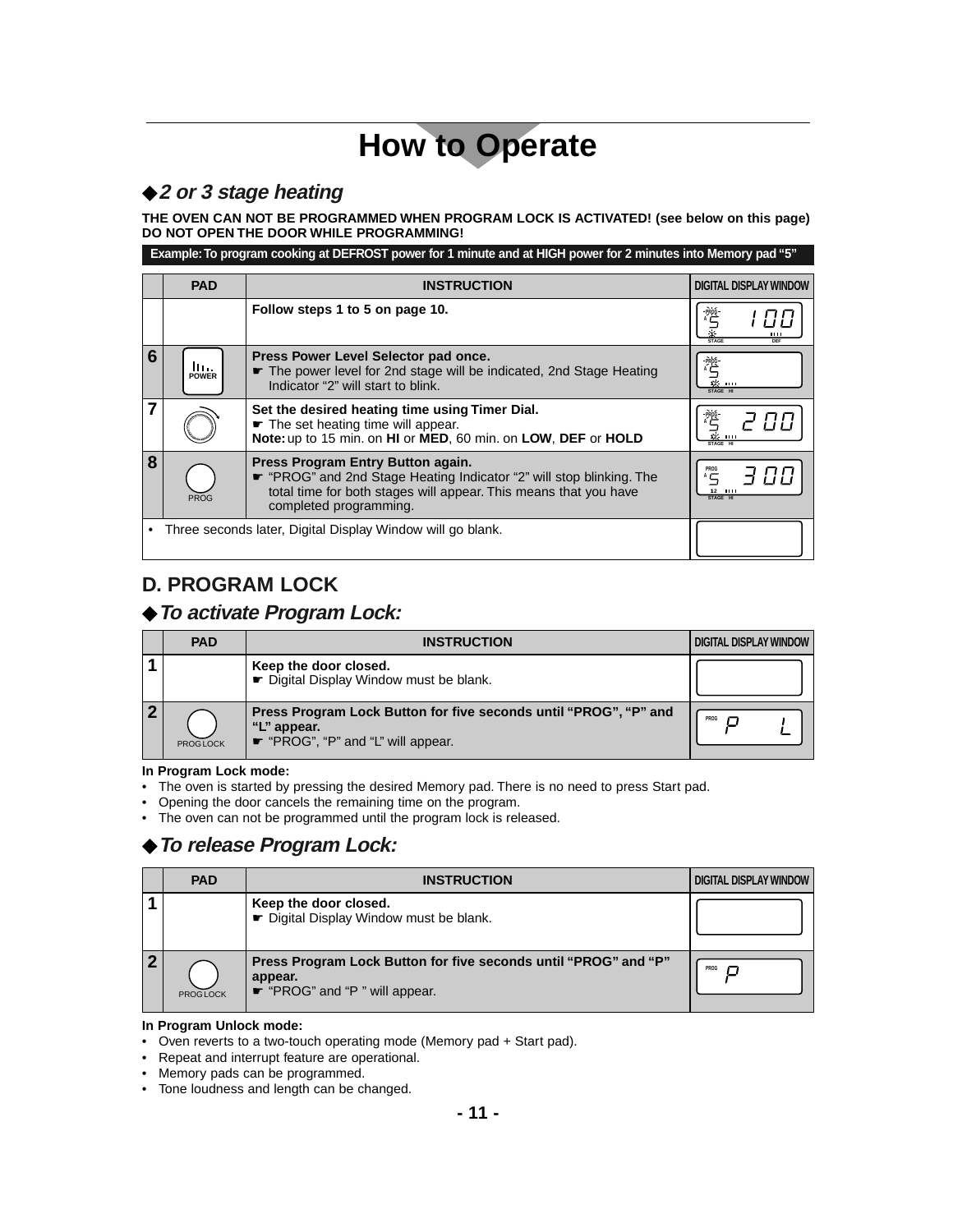## **E. BEEP TONE**

The loudness of beep tone and its duration at the end of heating cycle can be set. There are four levels of the loudness and two levels of duration. The loudest level and 3 beeps are preset at the factory.

### ◆**To select loudness level and length "3 beeps":**

|   | <b>PAD</b>  | <b>INSTRUCTION</b>                                                                                                                                                                                                                                                                                                                                                                                                                                 | <b>DIGITAL DISPLAY WINDOW</b> |
|---|-------------|----------------------------------------------------------------------------------------------------------------------------------------------------------------------------------------------------------------------------------------------------------------------------------------------------------------------------------------------------------------------------------------------------------------------------------------------------|-------------------------------|
|   | <b>PROG</b> | <b>Press Program Entry Button.</b><br>• "PROG" sign will start to blink in the display window. (The door may be<br>open or closed at this stage.)                                                                                                                                                                                                                                                                                                  | $-pR06-$                      |
| 2 | <b>BEEP</b> | <b>Press Beep Control Button.</b><br><b>★</b> The tone will sound at its loudest level (level "3") and the word "bEEP"<br>will appear. "PROG" will start to blink and 1st Stage Heating Indicator<br>"1" (the length of beep tone "3 beeps") will be indicated.<br>Note: Repeating to press Beep Control Button will lower the loudness<br>level all the way to silent. (3bEEP - loudest, 2bEEP - middle,<br>1bEEP - quietest, and 0bEEP - silent) | 警占日日尸                         |
| 3 | PROG        | Press Program Entry Button again.<br>← "PROG" will stop blinking. That means that you have completed<br>program.<br>Three seconds later, the display window will go blank when the door is<br>closed.                                                                                                                                                                                                                                              | きらと とと                        |

## ◆**To select length of tone "long beeps for 60 seconds":**

|        | <b>PAD</b>  | <b>INSTRUCTION</b>                                                                                                                                                                                                                             | <b>DIGITAL DISPLAY WINDOW</b>                                                             |
|--------|-------------|------------------------------------------------------------------------------------------------------------------------------------------------------------------------------------------------------------------------------------------------|-------------------------------------------------------------------------------------------|
| 3<br>a |             | Follow steps 1 to 3 of above.                                                                                                                                                                                                                  | 彎石 EP                                                                                     |
|        | <b>BEEP</b> | Within three seconds after pressing Program Entry Button, press<br><b>Beep Control Button.</b><br>• "PROG" will start to blink and 2nd Stage Heating Indicator "2" (the<br>length of beep tone "long beeps for 60 seconds") will be indicated. | $\overline{A}$ $\overline{B}$ $\overline{B}$ $\overline{E}$ $\overline{F}$ $\overline{F}$ |
| 5      | <b>PROG</b> | Press Program Entry Button again.<br>* "PROG" will stop blinking. This means that you have completed programming.<br>Three seconds later, the display window will go blank when the door is<br>closed.                                         | ミトF F                                                                                     |

### **F. PROGRAM LIST**

| <b>PAD</b>                                       | <b>INSTRUCTION</b>                                                                                                                                                                                                       | <b>DIGITAL DISPLAY WINDOW</b>                            |
|--------------------------------------------------|--------------------------------------------------------------------------------------------------------------------------------------------------------------------------------------------------------------------------|----------------------------------------------------------|
|                                                  | Open the door and leave it open.<br>The oven lamp will turn on and "0" will appear.                                                                                                                                      |                                                          |
| <b>STOP</b><br><b>CLEAR TIME</b><br><b>START</b> | While pressing Stop/Clear Time pad, press Start pad.<br>All currently programmed information (the program set into each<br>Memory pad (A/B sides), Beep Tone, and Program Lock information)<br>will continuously appear. | <b>PROG</b><br>STAGE HI<br>PROG<br>.8<br>---<br>STAGE HI |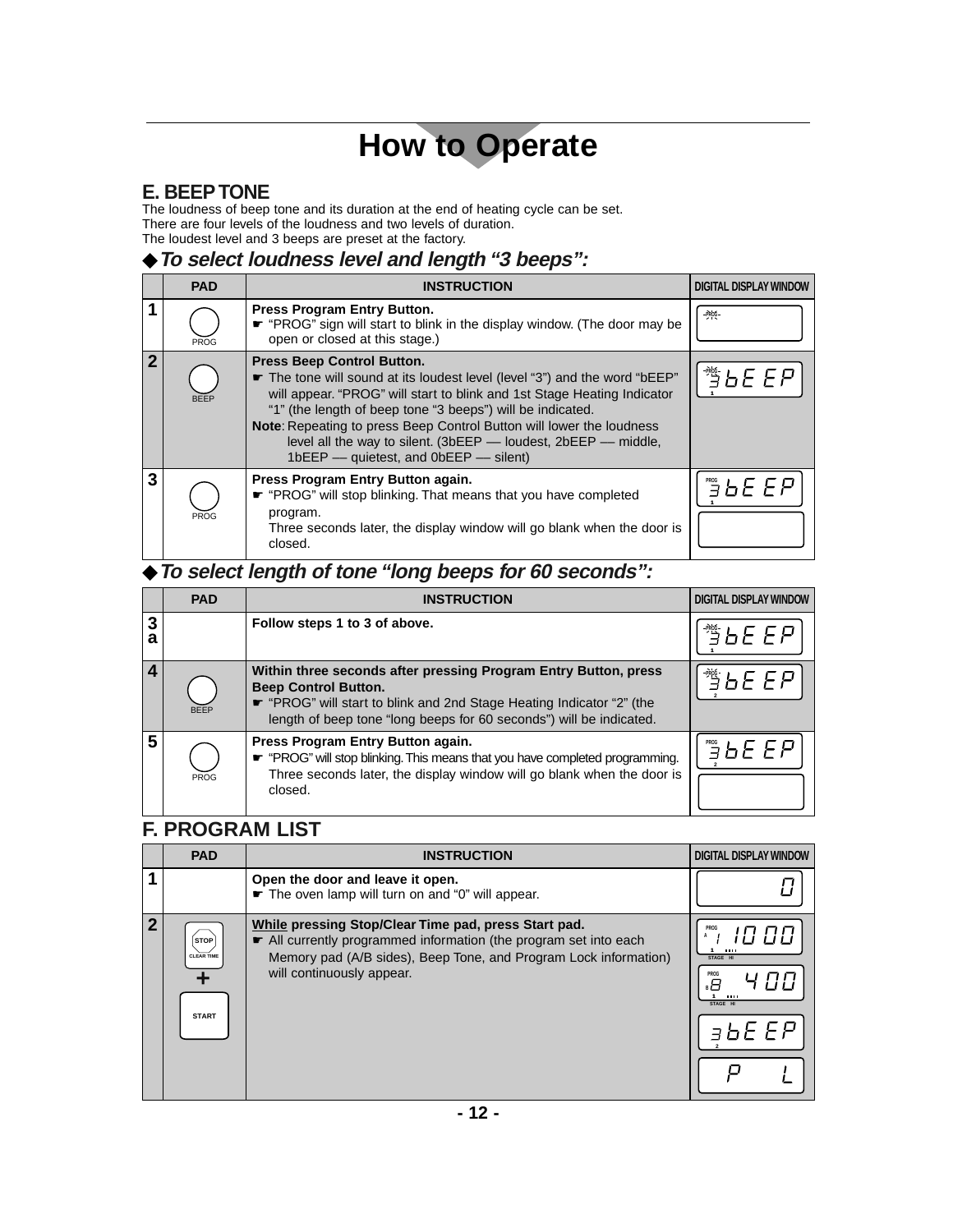## **G. CYCLE COUNTER**

## ◆**To Read Total Cumulative Times That The Oven Has Been Used:**

|   | <b>PAD</b>          | <b>INSTRUCTION</b>                                                                                                                                   | <b>DIGITAL DISPLAY WINDOW</b> |
|---|---------------------|------------------------------------------------------------------------------------------------------------------------------------------------------|-------------------------------|
|   |                     | Open the door and leave it open.<br>The oven lamp will turn on and "0" will appear.                                                                  |                               |
|   |                     | Close the door.<br>• Carry out Step 3 within 60 seconds of closing the door, or the display<br>will go blank.                                        |                               |
| 3 | <b>BEEP</b><br>PROG | While pressing Beep Control Button, press Program Entry Button.<br>The display shows the total cumulative number of times the oven has<br>been used. |                               |

# **Self Diagnostics Failure Code Explanation**

This oven monitors its operation and displays a Failure Code in the display window when a problem occurs.

**What to do when a failure code appears:**

| <b>CODE</b>                               | <b>CAUSE</b>                                                      | <b>WHAT TO DO</b>                                                                                             |  |
|-------------------------------------------|-------------------------------------------------------------------|---------------------------------------------------------------------------------------------------------------|--|
| F01                                       | • Overcooked food.                                                | • Unplug the appliance to stop beeping.                                                                       |  |
|                                           | • Temperature of exhaust air too high.                            | • Wait for appliance to cool down to reset operation.                                                         |  |
|                                           |                                                                   | • If food ignites, do not open the door.                                                                      |  |
|                                           |                                                                   | • If normal operation does not resume, call the service<br>agent with information of failure code.            |  |
| F <sub>03</sub>                           | • Incoming line voltage too high.                                 | • Check line voltage and that voltage adjustment is<br>matched.<br>(Refer to page 5 for power source voltage) |  |
|                                           | This oven is designed to operate<br>with 208 or 220-240 Volts AC. | adjustment.)<br>Line Volt.<br><b>Connetor Color</b><br>208 V<br>White<br>220-240 V<br><b>Black</b>            |  |
| F <sub>04</sub>                           | • Incoming voltage too low.                                       | • If the line voltage is other than 208 or 220-240 V.<br>consult electrician to check outlet.                 |  |
| F <sub>05</sub><br>• Defective Memory IC. |                                                                   | • Unplug the appliance and wait more than 1 minute                                                            |  |
| F33-34                                    | • Defective thermistor circuit.                                   | and reconnect.                                                                                                |  |
| F44                                       | • Defective control panel.                                        | • If normal operation does not resume, call the service<br>agent with information of failure code.            |  |
| F81-F84<br>F86-F89                        | • Defective relay circuit.                                        |                                                                                                               |  |

**Note:** Above codes shown in the display do not indicate all the possible failures on the unit.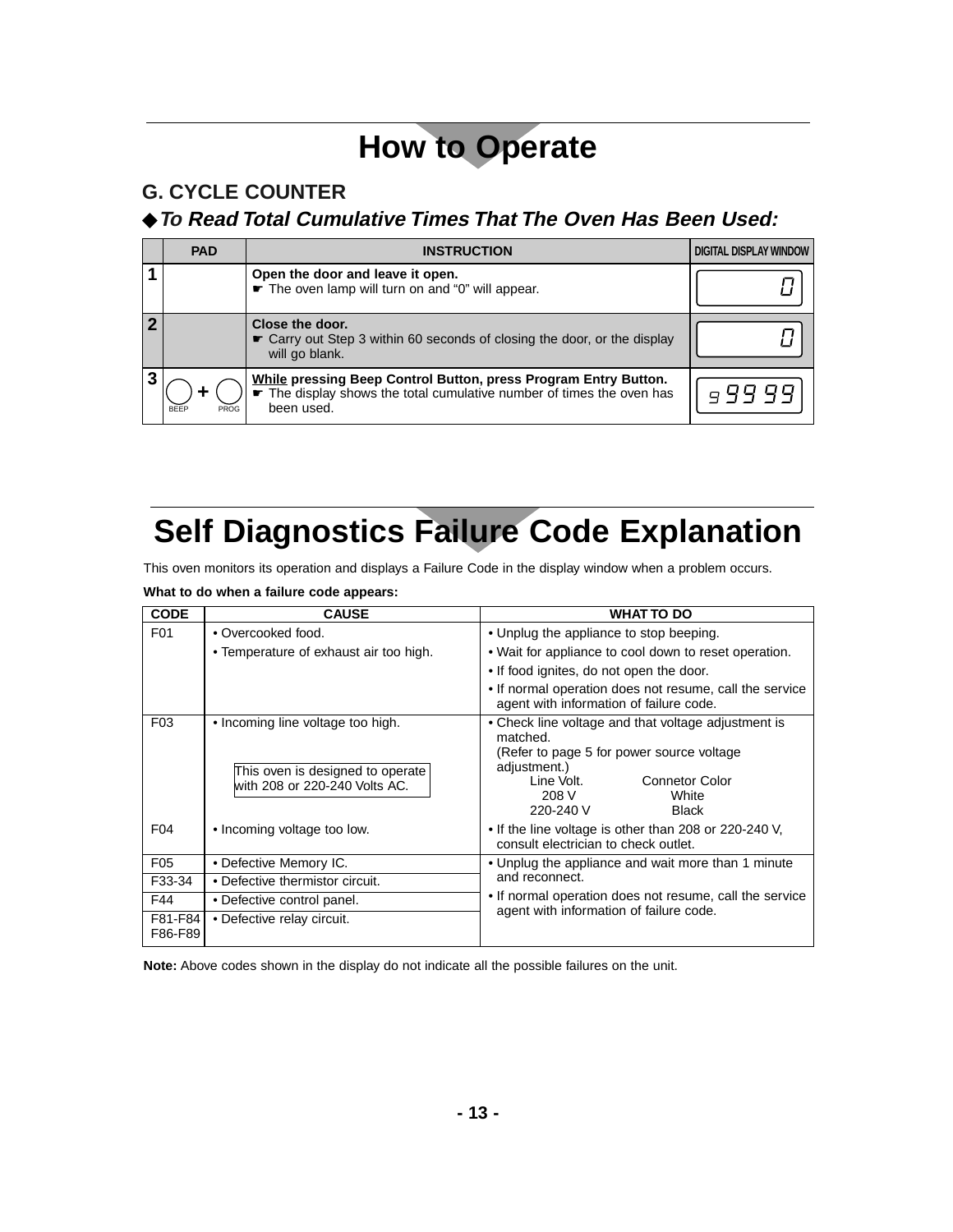## **Sanitary Counter Top Seal**

**When microwave oven is placed on a counter top, its base must be sealed in accordance with N.S.F. Standards as per the following instructions.**

- 1. Microwave oven should be located on a level counter top surface. Complete the electrical connections.
- 2. Thoroughly clean and sanitize the microwave oven bottom perimeter and the counter top area around the microwave oven perimeter.
- 3. Remove the Air Filter from the front of the oven before applying silicone.
- 4. Lay generous bead of silicone seal around the entire perimeter of the base of each microwave oven unit.
- 5. Smooth the silicone seal into the crevice with finger or tool to provide a cove seal.
- **Note:** DO NOT FORGET to re-install the Air Filter after applying silicone.



**Care of Your Oven**

- 1. Remove the plug from the electrical socket before cleaning.
- 2. Keep the inside of the oven clean. If pieces of food or spilled liquids stick to the oven walls, or between door seal and door surface, they will absorb microwaves and may cause arcing or sparks. Wipe up all spills with a damp cloth. Kitchen detergent or an approved sanitizing solution may be used if the oven gets very dirty. Do not use harsh detergents or abrasives.
- 3. The outside surface of this microwave oven should be cleaned with soap and water, then dried. Make sure that water does not get into the back ventilation or control panel opening since this can damage the unit.
- 4. The window of the door should be washed with very mild soap and water. Be sure to use soft product. Never use window clearer. The front door can be scratched by harsh soap or cleaners.

### **REPLACEMENT OF THE OVEN LAMP BULB**

If the Oven Lamp burns out, it can be replaced by following these directions.

- 1. Unplug the oven.
- 2. Unscrew the Oven Lamp Cover which is located on the left side of the cabinet.
- 3. Replace the old bulb with a new one. (use 230 V - 250 V / 20 W BULB)
- 4. Reinstall the Oven Lamp Cover.

#### **CAUTION**

Remove the plug from the electrical socket before replacement of the Oven Lamp Bulb.

## **CLEANING THE AIR FILTER**

Clean the Air Filters occasionally according to the following instructions. Problems may occur with the oven if the filters become clogged with dirt or dust.<sup>\*</sup>

- 1. Remove the right Air Filter from the front bottom skirt by pulling the Right Pop Pin straight out. Then slide the filter to the right and lift it off the post at the center. Remove the left Air Filter the same as right one.
- 2. Wash the filters with soap and water.
- 3. To replace, align the filter with the center post, and holding the front of the Pop Pin forward, insert the back of the pin into its hole. Press the front of the pin and it will pop into place. Be sure to replace the air filters before using this oven.



\* If the Air Filter becomes clogged with dust or grease this will cause an overheat problem on the oven.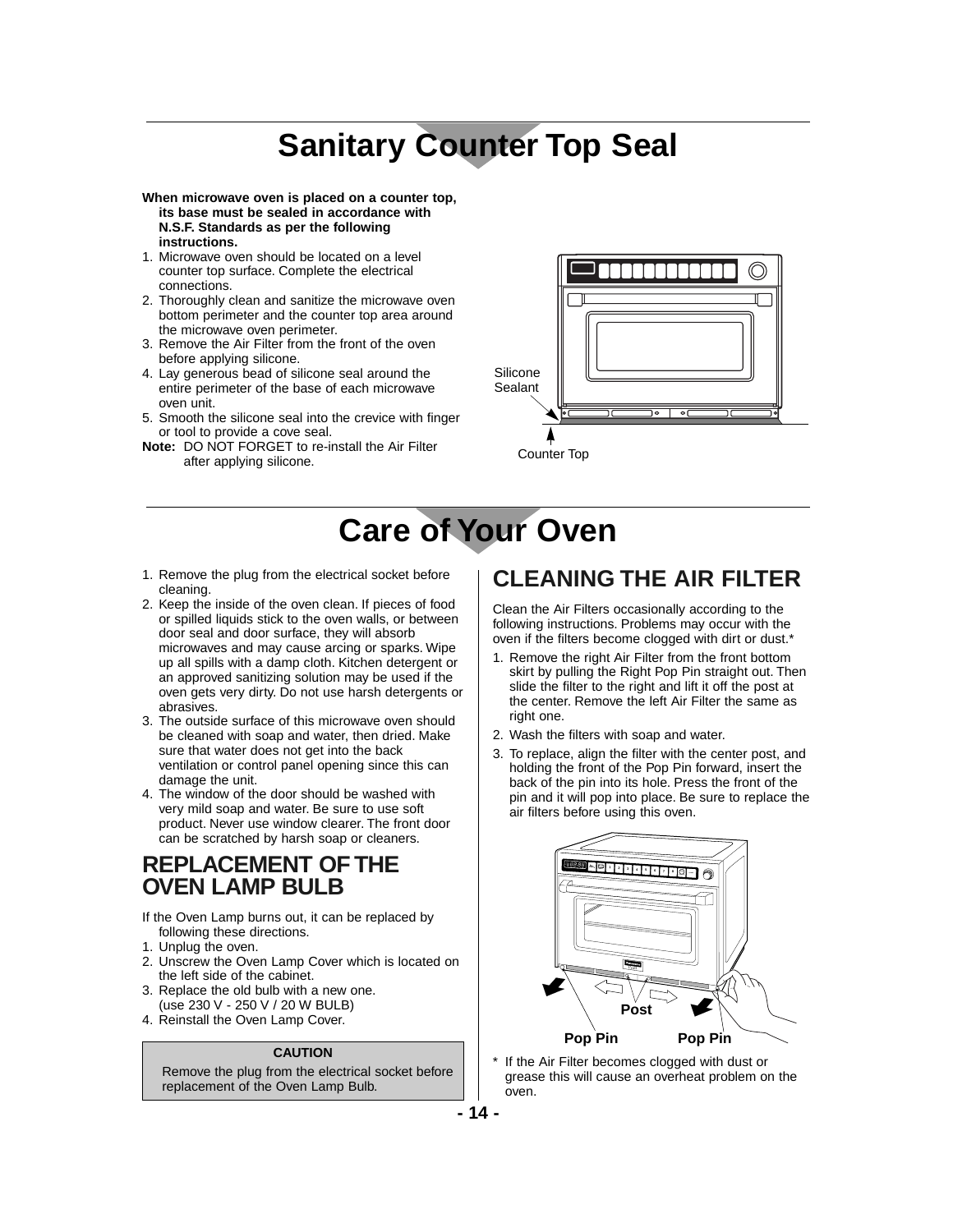# **Cooking Instructions**

## **STEAMING BASICS**

Fundamental principles determine the success of microwave food preparation.

They include:

- 1. Always cook or heat foods in covered containers. - This accomplishes the followings;
	- a) Retains steam to keep foods moist.
	- b) Evens cooking temperatures.
	- c) Keeps the interior of the oven clean.
- 2. **TEMPERATURE OF FOODS –** Frozen food items will require longer heating times to reach a desired serving temperature than foods that are refrigerated.
- 3. **FOOD COMPONENTS –** Foods high in sugar, salt, fats and moisture content heat faster because these properties attract microwave energy. Denser foods high in protein and fiber, absorb microwave energy slower which means a lengthier heating time.
- 4. **BULK/VOLUME –** The greater the mass of food, the longer it takes to heat.
- 5. **CONTAINERS –** Ceramic, paper, china, styrofoam, glass and plastic are suitable for use in microwave ovens with the following caution.

Heating foods with either high sugar or high fat content should be done ONLY in high temperature-resistant containers since these foods get very hot. Using styrofoam containers for these foods will cause the styrofoam to warp. Other low temperature restaurant glass or plastic platters may crack or warp under similar conditions.

**DO NOT HEAT** foods in a **SEALED** container or bag. Foods expand when heated and can break the container or bag.

- 6. **DO NOT USE METAL** because it "bounces" the microwaves, causing uneven heating and sometimes even flashes, which may pit or mark the interior of the oven, the metal container or plate trim.
- 7. Heated liquids can erupt if not mixed with air. Do not heat liquids in your microwave oven without first stirring. (See #1)



#### **GENERAL GUIDELINES FOR STEAMING IN A PANASONIC SONIC STEAMER®**

**Please refer to the USDA/FDA Food Code guidelines.**

#### **STEAMING FOODS FROM REFRIGERATED TEMPERATURE**

Foods stored in the refrigerator (40˚F) should be covered before reheating with the exception of breads, pastries or any breaded product, which should be heated uncovered to prevent sogginess.

Most conventionally prepared foods should be slightly undercooked, and held in the refrigerator, so that overcooking does not occur during microwave steaming.\*

Cooked items, such as vegetables, may be portion plated and covered for reheating without loss of color, texture or nutritional content.

#### **STEAMING FOODS FROM ROOM TEMPERATURE**

Food items such as canned entrees, vegetables, etc. will require significantly less steaming time than those from refrigerated temperatures.

#### **IMPORTANT RECOMMENDATIONS**

- 1. For best results it is recommended that foods conventionally prepared be slightly undercooked
- when subsequently heated in this oven. \*<br>2. REMEMBER that after the steaming cycle has been completed, internal food temperatures continue to rise slightly in foods heated in this oven.
- 3. A major mis-use of microwave applications is the category of breads, pastries and pies. Their crusts and outsides are drier than insides or fillings, they heat more slowly. Therefore, baked goods should ONLY be heated until the crust is warm to the touch  $(120°F-130°F)$ . \*
- 4. DO NOT OVERHEAT YOUR FOOD: 99% of all **food quality complaints of microwave heated foods can be traced to overheating.**

**\***For only **non** "Potentially Hazardous Foods" (PHF) vegetables, etc. - Please always adhere to USDA/FDA guidelines when cooking and reheating PHF.



**Recipes available on www.panasonic.com/cmo** (See page 2 for Chef Support)